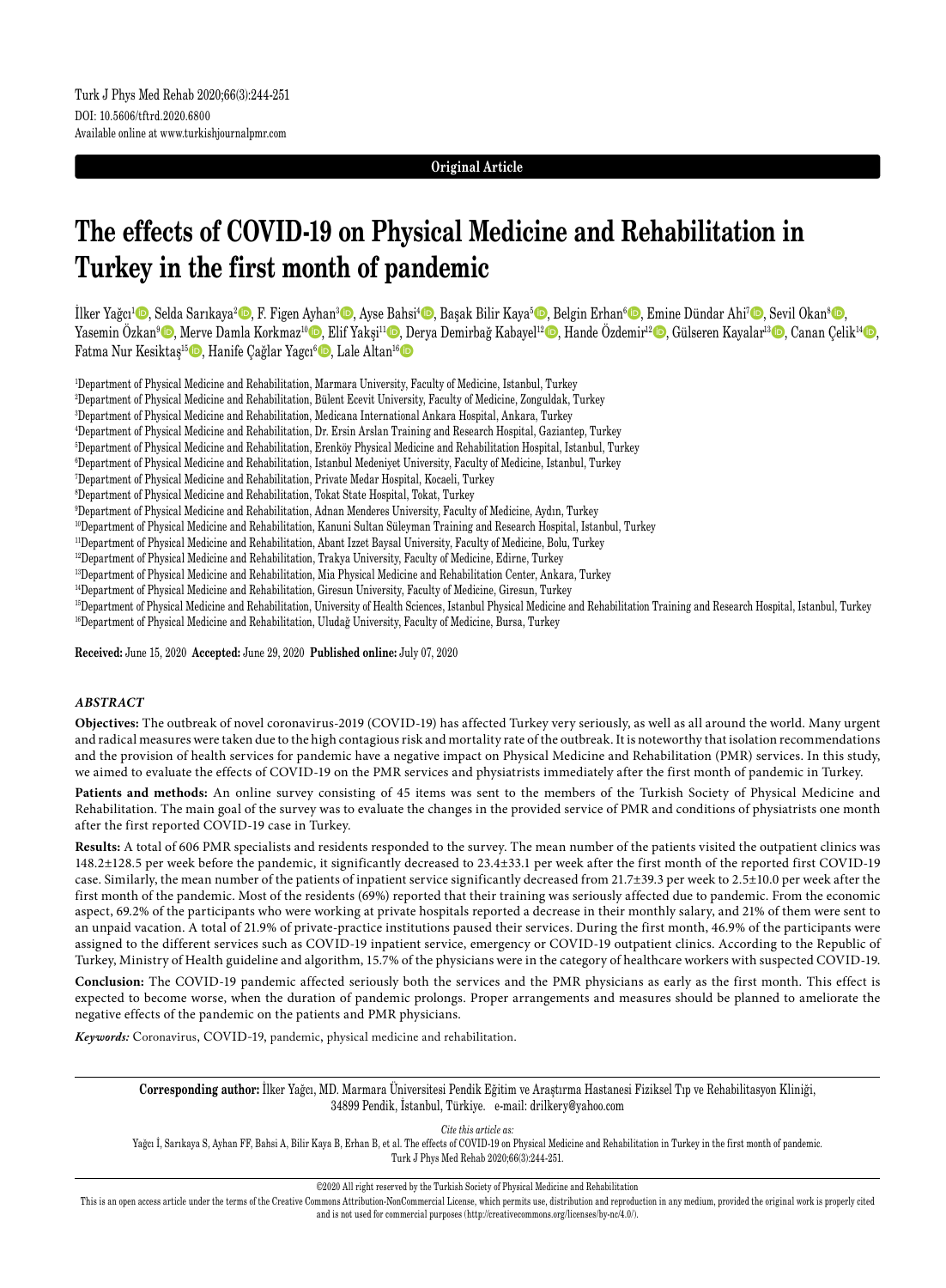In December 2019, an increasing number of cases of pneumonia with an unknown etiology was reported in Wuhan City, Hubei Province of China. The Chinese authorities identified a new type of coronavirus, which was isolated on January 7<sup>th</sup>, 2020. The first death from novel coronavirus-2019 (COVID-19) was reported in China on January 11<sup>th</sup>, 2020.<sup>[1]</sup>

The outbreak was also followed closely by the Republic of Turkey, Ministry of Health. The Coronavirus Scientific Advisory Board was officially established on January 10<sup>th</sup>, 2020 with the affiliation of the Ministry of Health of Turkey. Meanwhile, the number of patients increased rapidly in China and the high mortality rate was reported. Unfortunately, the disease was unable to be prevented to spread rapidly all over the world. The World Health Organization (WHO) described the epidemic as pandemic for the first time on March 11th, 2020. Despite all efforts, no proven method has been found in the prevention or treatment of the disease until now.

In Turkey, the Coronavirus Scientific Advisory Board conducted its first guideline on January 14th, 2020.[2] In this guideline, possible scenarios and case descriptions were provided and initially 25 hospitals were identified as the centers of pandemic across the country. The first case of COVID-19 in Turkey was identified on March 11<sup>th</sup>, 2020. Within the framework of the measures taken by the Ministry of Health, the citizens were called to stay at home, and the importance of social isolation was emphasized. The hospitalized patients were discharged gradually, and inpatient bed occupancy rate was dramatically reduced from 70 to 30% to be prepared for an increasing number of COVID-19 patients. Elective surgical procedures were also postponed to reduce the burden of intensive care units (ICUs). Meanwhile, the Turkish Society of Physical Medicine and Rehabilitation (TSPMR) published the consensus about the instructions for outpatient clinics, rehabilitation units, and inpatient rehabilitation services to reduce the infection rate on March 18<sup>th</sup>, 2020. In this guideline, it was recommended to postpone the treatment of patients with comorbidities and elderly, due to the high mortality rate of COVID-19, particularly in these patients. The Coronavirus Scientific Advisory Board regularly updated the guidelines, and the latest version was published on April 14<sup>th</sup>, 2020.<sup>[3]</sup> From the first published guideline to the latest, it is remarkable that the Committee has made all efforts to develop a standard approach in a wide medical spectrum from protection to intensive care. In addition, there have been recent other strict regulations about isolation. All schools were closed during this period, and the services of pediatric rehabilitation centers such as special education centers were interrupted.

On March 23rd, 2020, a very critical decision was taken from the Ministry of Health. All hospitals who were specialists in Infectious Diseases and Clinical Microbiology and Chest Diseases or Internal Medicine and having the 3rd level adult ICUs were accepted as pandemic hospitals. Based on this decision, the number of pandemic centers were increased to overcome the burden of pandemic. Despite the early and gradually increased measures, Turkey reached a total of 124,375 cases and 3,336 deaths on May  $2<sup>nd</sup>$ , 2020.[4] Despite the high number of confirmed cases, Turkey has still a lower mortality rate compared to other countries (Figure 1). The Ministry of Health has



Figure 1. Total confirmed COVID-19 deaths of other countries.<sup>[5]</sup>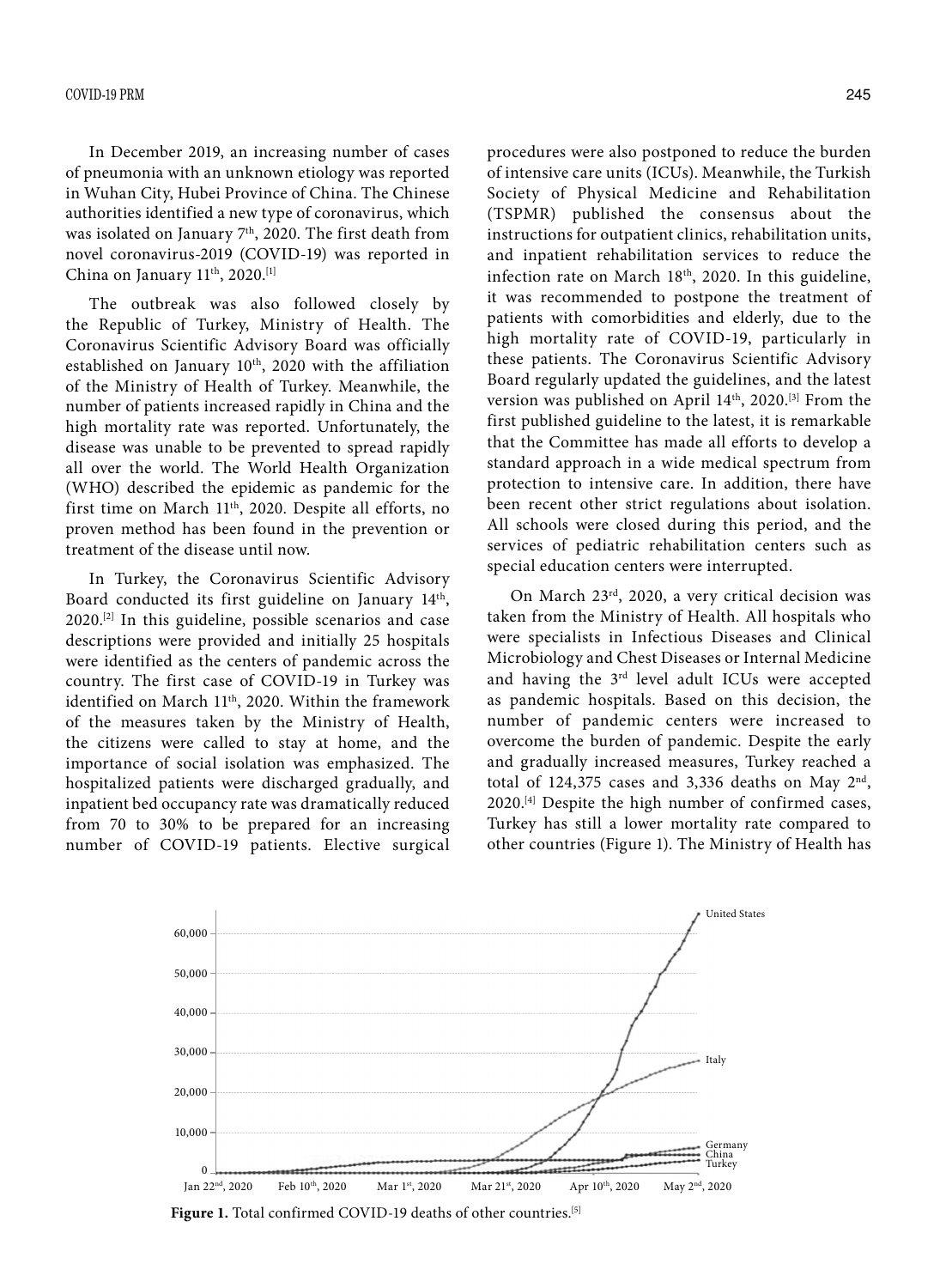attributed the lower mortality rate to two main causes: the reservation of inpatient services and ICUs for COVID-19 patients and the effective use of healthcare providers, including physicians and nurses.

It is undoubtedly true that these measures have negative consequences on the management of diseases other than COVID-19. The healthcare services provided to patients in the field of Physical Medicine and Rehabilitation (PMR) has been also affected adversely as in other specialties. In addition, PMR physicians has started to be employed in various positions for fight against the pandemic. In this study, we aimed to evaluate the effects of COVID-19 on the PMR services and physiatrists immediately after the first month of pandemic in Turkey.

## **PATIENTS AND METHODS**

The TSPMR established the COVID-19 Study Group after the pandemic to provide recommendations rehabilitation of COVID-19 patients and to inform PMR physicians and the public with updated literature. This study was conducted by the TSPMR/COVID-19 Study Group. A survey was created to evaluate the effects of the pandemic. The survey consisted of 45 items in five main subheadings. The first subheading was about demographic data and academic degrees of the participants (5 items). The second subheading was the PMR services prior to pandemics (11 items). The third subheading was about the job descriptions and service profile in the first month of the pandemics (15 items). The fourth subheading included six items for preventive measures and the fifth subheading included eight items on socioeconomical burden of pandemics on PMR specialists. We attempted to obtain objective data about the proportional change in numbers of patients examined in outpatient clinics, receiving physical therapy in physical therapy units, and hospitalized patients in hospitals. In addition, the impact of the pandemic on education, working conditions and monthly income, and the extent of the exposure of PMR physicians to the risk of infection were also questioned. A written informed consent was obtained from each participant. The study protocol was approved by both of the Ethics committee of Zonguldak Bülent Ecevit University (2020/08) and Republic of Turkey, Ministry of Health. The study was conducted in accordance with the principles of the Declaration of Helsinki.

The survey was published online on April 10<sup>th</sup>, 2020, and the members of TSPMR were invited to participate in the survey two times by electronic mail (e-mail).

The participants agreed that their information could be used in a publication before starting to fill the survey. The survey was finalized on April 17<sup>th</sup>, 2020.

## **Statistical analysis**

Current number of PMR physicians in Turkey is estimated to be around of 3,250. The research sample was selected from the members of the TSPMR. The TSPMR has officially 2,400 members. The sample size estimation performed based on the theoretical constant of 1.96 with 20% probable incidence value. The sample size was calculated as 222 according to formula, and at least 250 physicians were planned to participate in the study to overcome the design-related dropout risk.

Statistical analysis was performed using the IBM SPSS version 23.0 software (IBM Corp., Armonk, NY, USA). The normal distribution of numerical data was evaluated by the Shapiro-Wilk test. The Student's t-test was used for the comparison of two independent variables with normal distribution. Categorical variables were evaluated using the Pearson chi-square test. A one-sample t-test was used to examine significant differences in the means of variables between the study groups. A *p* value of <0.05 was considered statistically significant.

## **RESULTS**

Totally, 790 participants registered to the survey through the online system. Participants who did not complete all the 45-items were excluded from the analysis (n=184). The study was completed with 606 participants.

## **Demographic data**

The distribution of the participants according to the provinces is demonstrated in Table 1. Participation was implemented in a total of 71 provinces of Turkey, representing the overall population of the country. The highest three participation rates were from Istanbul (27.4%), Ankara (12.2%), and Bursa (7.9%). The mean age was  $40.3 \pm 10.2$  (range, 24 to 73) years and the summary of academic degrees is presented in Table 2.

#### **The effect of the pandemic on the service profile**

Clinical and academic work settings can considerably vary among PMR physicians. The areas and work settings of PMR physicians prior to pandemic were questioned. Most of the PMR physicians worked in the settings of outpatient clinics, outpatient rehabilitation units, and inpatient rehabilitation services. Before the pandemic, 15.7% of the participants were also working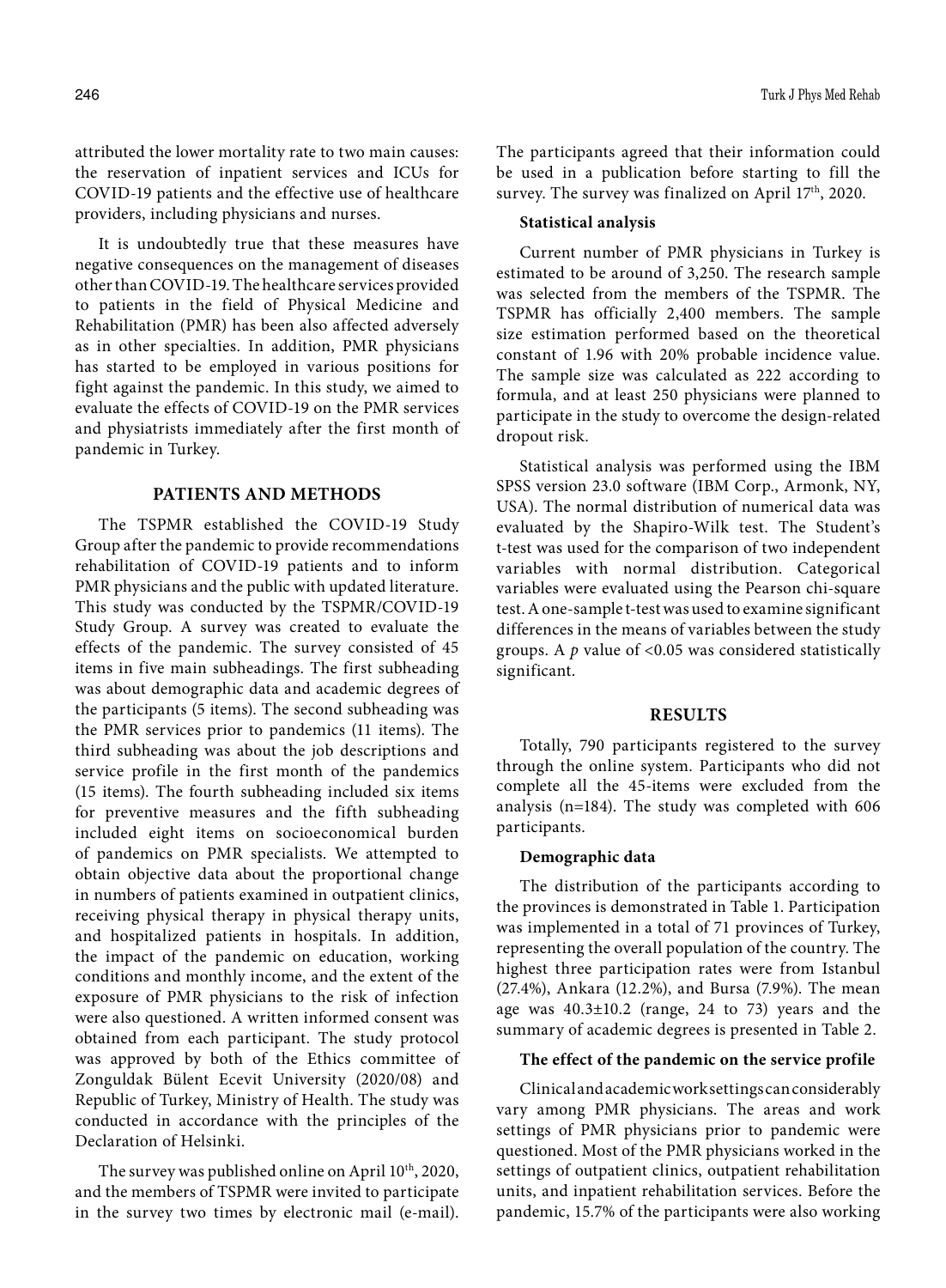| <b>TABLE 1</b><br>The distribution of provinces |                                                                                                                                       |  |  |
|-------------------------------------------------|---------------------------------------------------------------------------------------------------------------------------------------|--|--|
| The number of<br>participants                   | Province                                                                                                                              |  |  |
| 1                                               | Amasya, Bayburt, Bilecik, Burdur,<br>Çorum, Düzce, Elâzığ, Erzurum,<br>Kastamonu, Kırklareli, Kilis, Mardin,<br>Sivas, Yalova, Yozgat |  |  |
| 2                                               | Aksaray, Artvin, Bartın, Bingöl, Kars,<br>Muş, Niğde, Rize, Siirt, Sinop, Şırnak                                                      |  |  |
| 3                                               | Ağrı, Batman, Çanakkale, Diyarbakır,<br>Eskişehir, Karabük, Kırşehir, Muğla,<br>Nevşehir, Ordu, Şanlıurfa, Uşak, Van                  |  |  |
| 4                                               | Afyonkarahisar, Kahramanmaraş,<br>Malatya                                                                                             |  |  |
| 5                                               | Balıkesir, Bolu, Denizli, Hatay,<br>Sakarya, Tekirdağ                                                                                 |  |  |
| 6                                               | Giresun, Isparta, Kırıkkale, Kocaeli,<br>Zonguldak                                                                                    |  |  |
| 8                                               | Gaziantep, Manisa, Mersin, Samsun,<br>Trabzon                                                                                         |  |  |
| 9                                               | Tokat                                                                                                                                 |  |  |
| 10                                              | Kütahya                                                                                                                               |  |  |
| 11                                              | Aydın, Kayseri                                                                                                                        |  |  |
| 12                                              | Edirne                                                                                                                                |  |  |
| 14                                              | Adana                                                                                                                                 |  |  |
| 20                                              | Antalya                                                                                                                               |  |  |
| 21                                              | Izmir, Konya                                                                                                                          |  |  |
| 48                                              | Bursa                                                                                                                                 |  |  |
| 74                                              | Ankara                                                                                                                                |  |  |
| 166                                             | <i>Istanbul</i>                                                                                                                       |  |  |
| Total: 606 participants                         | Total: 71 cities                                                                                                                      |  |  |

| TABLE <sub>2</sub><br>The academic degrees of the participants |     |       |  |  |
|----------------------------------------------------------------|-----|-------|--|--|
| Academic degree                                                | n   | %     |  |  |
| Resident                                                       | 91  | 15.02 |  |  |
| Specialist                                                     | 365 | 60.23 |  |  |
| Assistant Professor                                            | 34  | 5.61  |  |  |
| Associate Professor                                            | 46  | 7.59  |  |  |
| Professor                                                      | 70  | 11.55 |  |  |
| Total                                                          | 606 | 100.0 |  |  |

in the ICUs for rehabilitation purpose. A total of 12.9% of them were also working in traditional and complementary medical units, while 6.6% contributed on-call duties in the emergency service.

There were statistically significant changes of the service profile in the first month of the pandemic. The number of physicians working in all services related to PMR decreased significantly compared to before the pandemic, while the number of physicians assigned to the emergency service increased. Pandemic-related units were introduced into the healthcare system and PMR specialists were commonly assigned into these units. In addition, 90 (14.9%) of our colleagues worked in COVID-19 emergency triage, 140 (23.1%) in COVID-19 outpatient clinics, and 191 (31.5%) in COVID-19 inpatient services (Table 3).

When the service profile of the pandemic was categorically analyzed by academic degrees, the residents and specialists were mostly affected. A total of 91.2% of residents and 56.4% of the specialists began to work in either COVID-19 triage, COVID-19 inpatient,

| <b>TABLE 3</b><br>Comparison of PMR services before pandemic and in first month of pandemic<br>(Participants who answered "Yes" are included in the table) |                  |                     |     |                         |          |       |
|------------------------------------------------------------------------------------------------------------------------------------------------------------|------------------|---------------------|-----|-------------------------|----------|-------|
|                                                                                                                                                            |                  | Before the pandemic |     | First month of pandemic |          |       |
| Service area                                                                                                                                               | n                | $\frac{0}{0}$       | n   | $\%$                    | $\chi^2$ | $p^*$ |
| PMR outpatient clinics                                                                                                                                     | 571              | 94.2                | 491 | 81.0                    | 89.96    | 0.001 |
| Outpatient rehabilitation service                                                                                                                          | 520              | 85.8                | 245 | 40.4                    | 34.52    | 0.001 |
| Inpatient rehabilitation service                                                                                                                           | 435              | 71.8                | 153 | 25.2                    | 59.65    | 0.001 |
| ICU                                                                                                                                                        | 95               | 15.7                | 60  | 9.9                     | 167.47   | 0.001 |
| <b>TCMS</b>                                                                                                                                                | 78               | 12.9                | 33  | 5.4                     | 204.53   | 0.001 |
| On-call ED                                                                                                                                                 | 40               | 6.6                 | 58  | 9.6                     | 91.19    | 0.001 |
| ED Covid triage                                                                                                                                            | $\Omega$         | $\Omega$            | 90  | 14.9                    |          |       |
| Covid outpatient clinic                                                                                                                                    | 0                | $\Omega$            | 140 | 23.1                    |          |       |
| Covid inpatient clinic                                                                                                                                     | $\boldsymbol{0}$ | $\Omega$            | 191 | 31.5                    |          |       |
| PMR: Physical Medicine and Rehabilitation; ICU: Intensive care unit; TCMS: Traditional and complementary medical center; ED: Emergency depart-             |                  |                     |     |                         |          |       |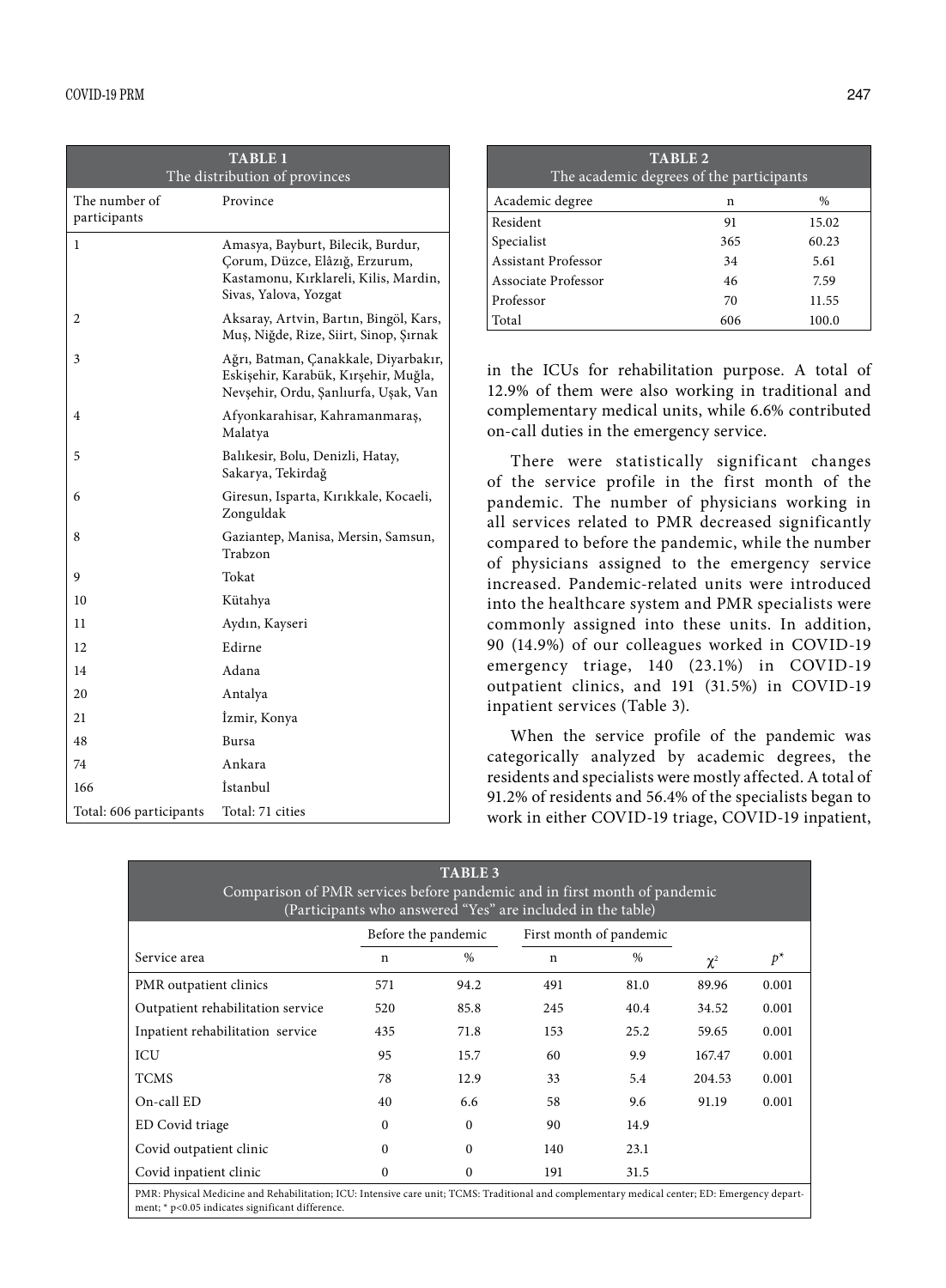| TABLE 4<br>The effect of pandemic on the number of patients in rehabilitation facilities                   |                      |                  |       |  |  |
|------------------------------------------------------------------------------------------------------------|----------------------|------------------|-------|--|--|
| Setting                                                                                                    | February 24-29, 2020 | April 6-11, 2020 |       |  |  |
| PMR outpatient clinics                                                                                     | $148.2 \pm 128.5$    | $23.4 \pm 33.1$  | 0.001 |  |  |
| Outpatient rehabilitation service                                                                          | $89.8 \pm 123.1$     | $6.8 \pm 15.2$   | 0.001 |  |  |
| Inpatient rehabilitation service                                                                           | $21.7 + 39.3$        | $2.5 \pm 10.0$   | 0.001 |  |  |
| PMR: Physical Medicine and Rehabilitation; * One-sample t-test (*p<0.05 indicates significant difference). |                      |                  |       |  |  |

or COVID-19 outpatient services. The mean number of the shift increased from  $1.1\pm2.0$  (range, 0 to 10) to 1.8±2.6 (range, 0 to 13) for all participants. The increase in the mean number of shifts was directly associated with the increased number of shift of specialists, assistant professors, and professors (p=0.001, p=0.007, and p=0.013, respectively).

# **The effect of pandemic on the number of patients requiring PMR services**

In the first month of pandemic, the number of patients in the outpatient clinics, outpatient rehabilitation units, and inpatient services statistically significantly decreased, compared to pre-pandemic setting (Table 4).

# **The effect of pandemic on training**

The effect of the pandemic on PMR training was assessed in 147 participants who had educational duties and 91 residents of PMR. Of 147 trainers, 14 (9.5%) were mildly (range, 0 to 25%); 13 (8.8%)

| <b>TABLE 5</b><br>The effect of the pandemic on education |    |                      |    |                    |  |
|-----------------------------------------------------------|----|----------------------|----|--------------------|--|
|                                                           |    | Instructor $(n=147)$ |    | Residents $(n=91)$ |  |
| Degree of influence                                       | n  | $\%$                 | n  | $\%$               |  |
| $0-25%$ affected                                          | 14 | 9.5                  | 5  | 5.5                |  |
| $26-50%$ affected                                         | 13 | 8.8                  | 5  | 5.5                |  |
| 51-75% affected                                           | 30 | 20.4                 | 12 | 13.2               |  |
| 76-100% affected                                          | 90 | 61.2                 | 69 | 75.8               |  |

| TABLE <sub>6</sub><br>Personnel protective measures and information    |     |      |  |  |
|------------------------------------------------------------------------|-----|------|--|--|
|                                                                        | n   | $\%$ |  |  |
| Have you training about COVID-19 infection<br>before pandemic?         | 388 | 64.0 |  |  |
| Have you been trained for personal protective<br>measures?             | 354 | 58.4 |  |  |
| Were you able to implement personal protective<br>measures adequately? | 418 | 69.0 |  |  |

were moderately (range, 26 to 50%), 30 (20.4%) were severely (range, 51 to 75%), and 90 (61.2%) were very severely (range, 76 to 100%) affected from pandemic on the basis of PMR educational activities. Residents also confirmed the negative effects of the pandemic on their training. Of 91 residents, five (5.5%) were mildly, five (5.5%) were moderately, 12 (13.2%) were severely, and 69 (75.8%) very severely affected in terms of the level of training programs which they received (Table 5).

# **Prior training for pandemic and preventive measures**

The answers given to the questions about readiness of PMR physicians to pandemic and the use of personnel protective measures are presented in Table 6. Totally, 64% of the participants had a training about the COVID-19 before the pandemics and personal preventive training was given to 58% of the participants. Thirty-one percent of the participants were unable to apply personal protective equipment (PPE) adequately. Of 188 (31%) participants who did not apply PPE adequately, 105 (55.9%) of them reported that it was due to the lack of PPE, 13 (6.9%) due to the lack of information, and 70 (37.2%) due to both of the lack of PPE and information.

According to the Republic of Turkey, Ministry of Health guideline and algorithm, 95 physicians (15.7%) were in the category of healthcare workers with suspected COVID-19. The percentage of COVID-19 during this period was 11.2% (n=68).

| TABLE 7<br>The professional working and economic effects of the<br>pandemic |      |      |  |  |
|-----------------------------------------------------------------------------|------|------|--|--|
|                                                                             | n    | $\%$ |  |  |
| I was economically affected                                                 | 376  | 62.0 |  |  |
| My job description and scope has changed                                    | 413  | 68.2 |  |  |
| I had to work in an area which I was not trained for                        | 2.84 | 46.9 |  |  |
| Mine continue medical education was affected                                | 249  |      |  |  |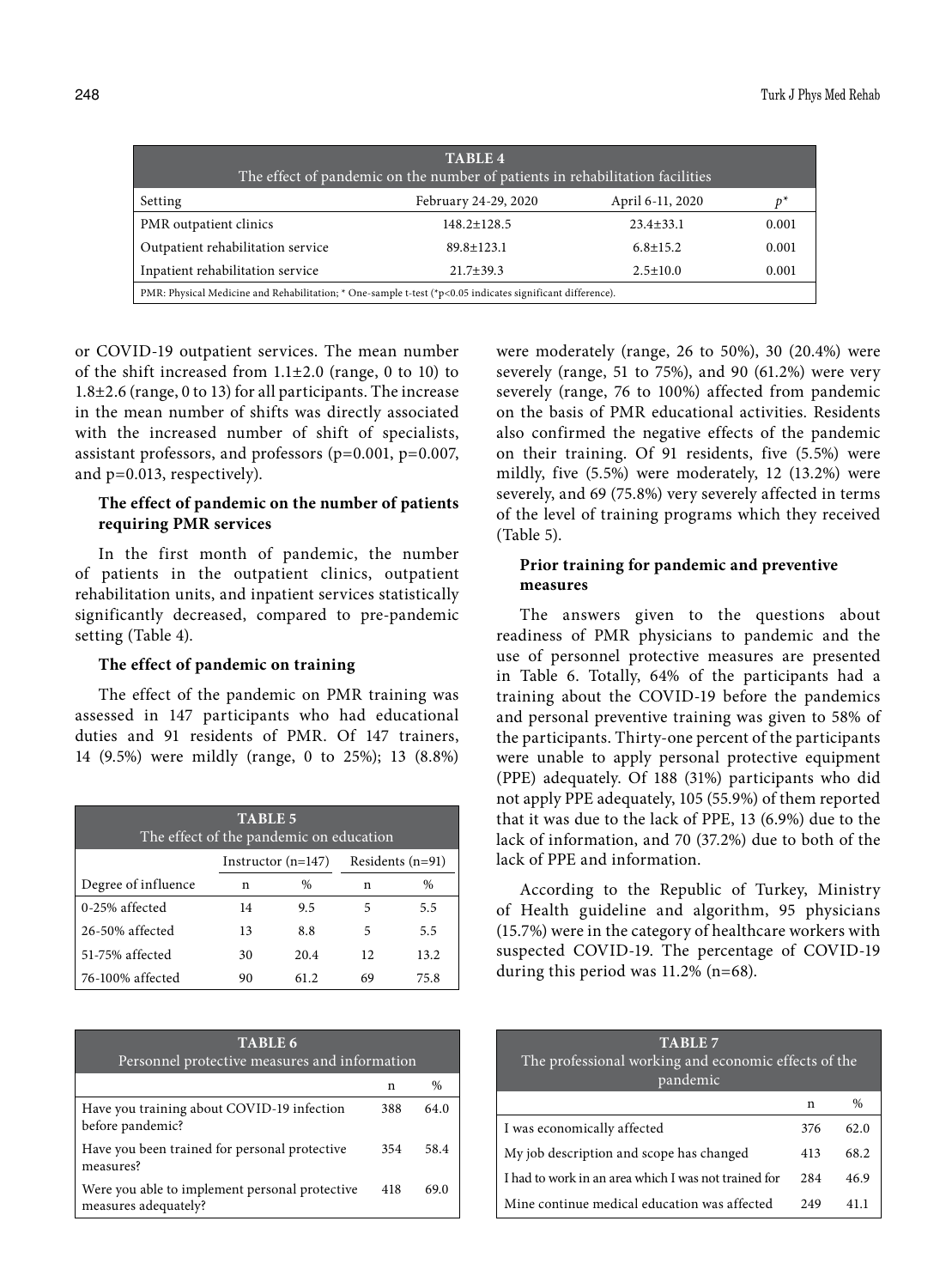The answers given to the four questions investigating the professional life and economic impact of the pandemic are presented in Table 7. Overall 46.9% of the participants were working in an area where they were not trained in, while job description and scope changed in 68.2%. A total of 62% of all PMR physicians were economically impacted.

## **The effect of pandemic on private hospital employees**

Since the economic impact of the pandemic was expected to be different for private hospital employees than those working for the state hospitals, specific questions were asked for private hospital employees. Totally, 292 of 606 individuals (48.18%) who participated in the survey worked in the private institutes, and 202 of them (69.2%) reported that their income decreased, compared to pre-pandemic. Sixty-four (21.92%) of 292 participants working in the private sector stated that their institution was closed, or their services were suspended. Similarly, 61 of them (20.89%) were sent to an unpaid vacation and unfortunately three (1.03%) PMR specialists became unemployed.

## **DISCUSSION**

Throughout the history, humankind has been struggled with epidemic diseases. Plague, cholera, typhus, smallpox, Ebola, and influenza epidemics have caused great losses worldwide. The WHO previously scripted what would happen under a flu epidemic. According to this scenario, if there is an epidemic in a country, the agent which causes epidemic is first detected and identified. While analyzing the new epidemic agent, it becomes the subject of current news and begins to spread and starts to be seen in the neighbor countries. By taking precautions, travel restrictions are introduced, and schools are closed. When the agent has just been determined in the epidemic, there is no vaccine and drug resources are not sufficient. Disease is seen in aircraft passengers who travel from countries where epidemic is identified. The epidemic begins to spread. The health institutions become unable to meet the increasing workload. The number of working staff decreases due to illness. The ICUs become fully, and healthcare and public service organizations become desperate.[6] Unfortunately for COVID-19, a similar picture of this scenario appears to have taken place literally in many countries. However, the rate of spread has been much faster, and it is understood

health systems are fragile and not ready for this kind of pandemic.

Although the pandemic is a global problem, the fight against the pandemic is usually at the national level. Turkey is one of the countries which took early measures regarding COVID-19. For instance, the Ministry of Health, Coronavirus Scientific Advisory Board was established only 10 days after the first case was seen in China. Many measures were implemented after the index case was seen on March 11<sup>th</sup>, 2020. One of the main measures affecting the results of this study was the decision to postpone elective surgeries and dental practices on March 16<sup>th</sup>, 2020. In addition, restrictions on leave, resignation, and assignation were introduced to enable more efficient and controlled use of health workers in the public and private sectors and all healthcare workers took part in combating the pandemic.

Based on the results of our study, a significant number of the respondents worked in Istanbul. Istanbul is the city which COVID-19 cases were most frequently detected. This result is, therefore, not surprising, as PMR physicians of Istanbul seemed to be more affected from other cities. The sample size of our study was calculated as 250 and filling out the questionnaire by 606 physicians was a strong aspect of the study. The fact that there were participants from each academic degree and that they represented the private or public sector separately suggests that the study reflects working PMR physicians of Turkey.

The areas served by the PMR departments are very diverse. This diversity can be seen, when the data before the pandemic is examined. In the first month of the pandemic, a very important part (46.9%) of PMR physicians started working in COVID-19 inpatient and outpatient services, and emergency triage for COVID-19, in addition to or after cancelling their current duties. Many physicians with changes of job description worked in hospitals of Ministry of Health and state universities.

Although outpatient services continued, there was a sharp decline in the number of admitted patients to the department of PMR. The mean number of daily admitted patients decreased from 148 to 23. Similarly, the mean daily patient number in the outpatient rehabilitation services decreased from 89.7 to 6.7, since appointments in the outpatient rehabilitation services were postponed for elective cases. Probably, the most important issue was the decrease in the number of beds for inpatient services. Most of the beds were completely or partially transferred for the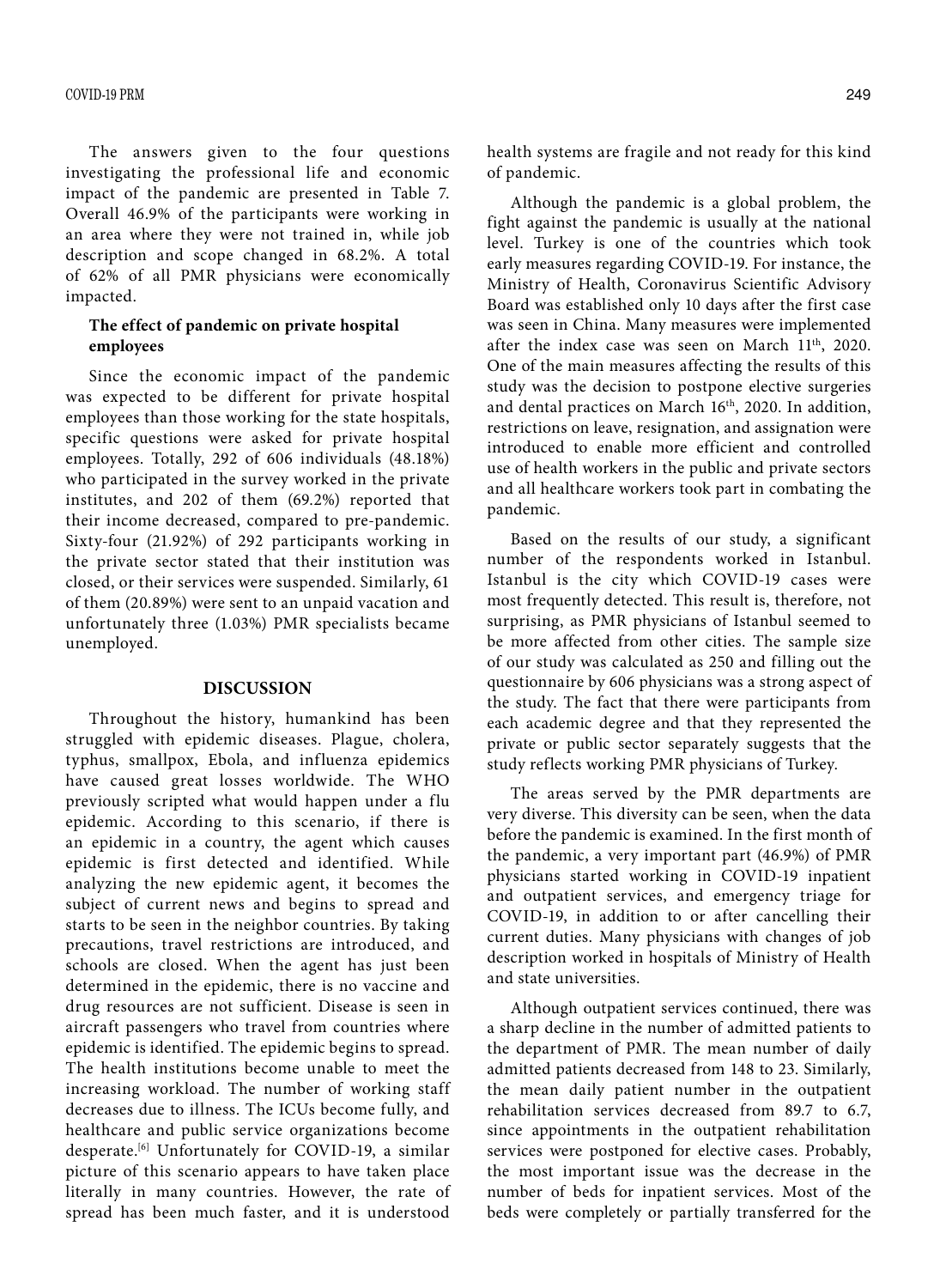use of COVID-19 patients, with the mean number of inpatient beds declining from 21.6 to 2.5. This service interruption would have further consequences to be felt in the forthcoming months.

Failure to provide of healthcare, particularly in outpatient services and PMR treatment sessions where chronic diseases are followed and treated, would increase the level of disability in the future. As an example, it has become very difficult to find any inpatient rehabilitation bed for some serious diseases such as stroke or spinal cord injury. In a multi-national study confirming this situation, it was reported that only 7.4% of patients with spinal cord injuries could receive rehabilitation treatment as before the outbreak. Unfortunately, 50.4% of patients were treated at home. As a solution, 47% of the respondents reported that telemedicine models were used.<sup>[7]</sup> Although there was information about telemedicine confirming the situation for various rehabilitation needs in the media, there is still very little information about how important this issue may be. Again, our individual observation is that patients are unwilling to postpone their treatment. The most important result of our study was that there was a great service deficit in the PMR field from the very beginning of the pandemic, and a huge potential for post-pandemic accumulation has started. The PMR physicians began to experience negative repercussions of the situation, while participating in the fight against the pandemic. At first, PMR training is a hand on and cannot be performed by using the online education model. Moreover, most of residents currently serve in another services and units unrelated to their medical specialty. The operation of PMR curriculum program has come to a stagnation point and the specializing theses has been interrupted. The question of how long this situation would last puts burden on residents. Therefore, when the number of cases begins to decrease in our country, it is very important to make urgent plans and necessary changes in residency programs.

Although the Ministry of Health of Turkey took the precautions early, the precautions in some subjects were not fully reflected on the field. Approximately 36% of the respondents received no in-service training about COVID-19. In addition, the training of personal preventive measures was provided in 58% of the participants. Interestingly, 31% of PMR physicians were unable to apply PPE adequately. Of 188 respondents who did not apply personal protective measures adequately, 105 (55.9%)

reported that it was due to the lack of PPE or lack of information (n=13, 6.9%), and both (n=70, 37.2%).

As already known, healthcare professionals are at the front line of COVID-19 outbreak and are mostly affected by the epidemic. In such a disease with a high contagious rate, it is a must to apply personal protective measures. The Turkish Medical Association announced that a total of 3,474 healthcare workers were diagnosed with COVID-19 on April 4<sup>th</sup>, 2020 and 38% of them were physicians.<sup>[8]</sup> The number of physicians who died until this date was 17.[8] The Ministry of Health of Turkey also released a guideline and algorithm for health professionals on March 27<sup>th</sup>,  $2020$ <sup>[9]</sup> According to this guideline, 95 participants (15.7%) of the study were evaluated in the category of contact healthcare professionals. Some of our physicians were also infected with COVID-19. As the reported numbers cannot be generalized to the entire country, it can be predicted that the number would be much higher, when the pandemic ends.

From the economic aspect, 62% of the physicians reported that their monthly income level decreased compared to the previous month. Physicians who worked at the private hospitals were affected from the outbreak at varying degrees, unlike those in the state and university hospitals. Nearly 21% of the private hospitals interrupted or closed their services in the first month. Staff physicians working at these private facilities were sent for unpaid leave. Of note, it is thought-provoking that three specialists were unemployed in the first month of pandemic.

Nonetheless, there are some limitations to this study. The answers given to some questions are likely to change in the forthcoming periods, as we were able to evaluate the answers within only a certain time frame. Indeed, the number of COVID-19 test capacity has yet reached the desired level. In addition, controversial opinions on the use of PPE earlier seem to be minimized nowadays. Thus, repeating the questionnaire in the next few months may cause positive or negative changes in some items. Therefore, it is planned to repeat the questionnaire after some time to track these changes.

In conclusion, to the best of our knowledge, this is the first study to evaluate the effect of pandemic on PMR. It is intended to contribute to the planning of PMR services in the near future during the days in which a highly dynamic process is experienced. After the isolation of the first case, PMR physicians fulfilled their responsibilities and, as the outbreak increases, they would continue to perform expected